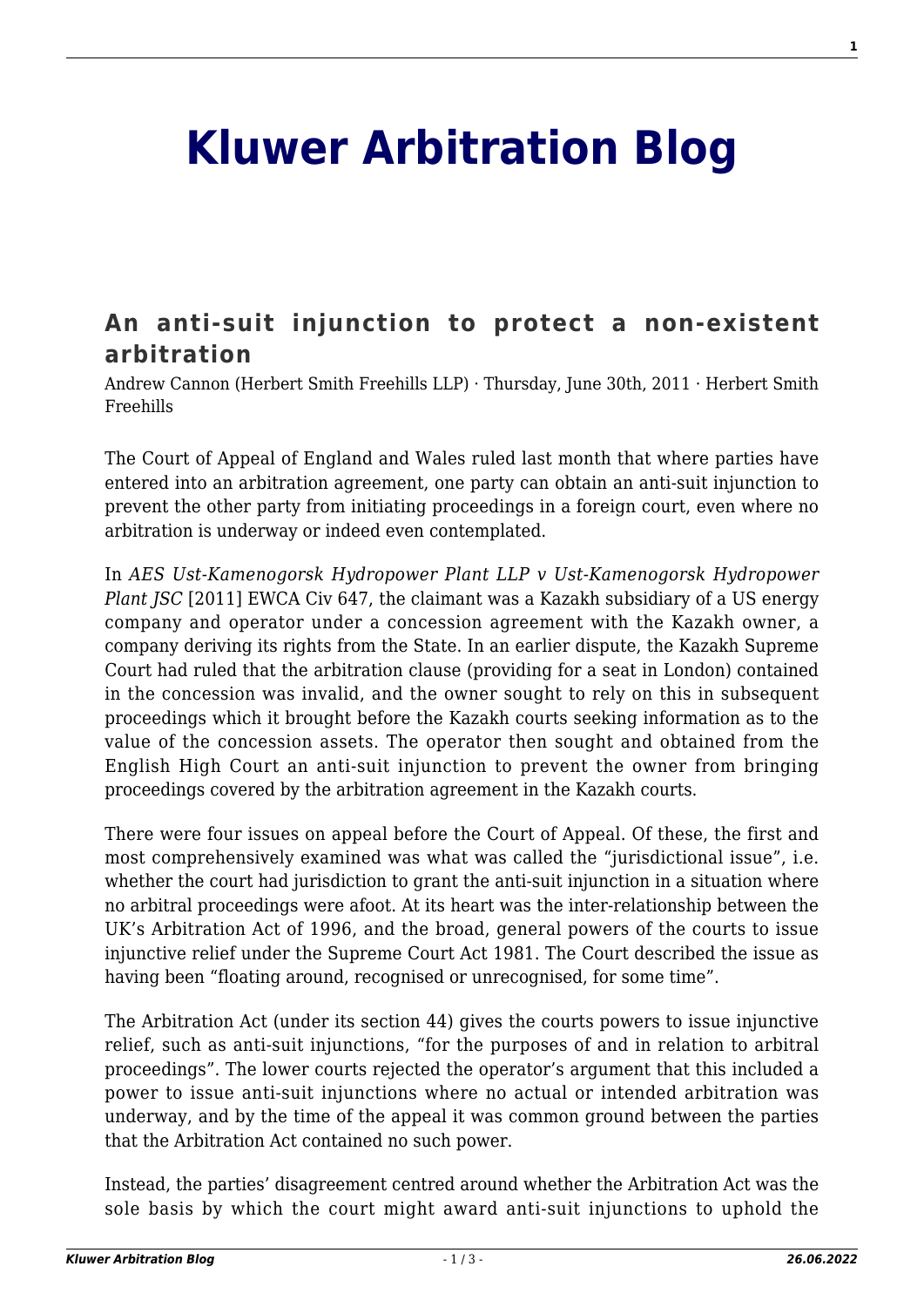arbitration agreement, or whether the courts' broader powers under the Supreme Court Act might provide a basis for the injunction.

The opening section of the Arbitration Act sets down a provision that encapsulates one of the main principles of the Act, namely that the court should not intervene except as provided in the relevant part of the Act. The owner argued accordingly that the court's general powers were inapplicable. As often happens when courts are asked to limit the extent of their jurisdiction, the Court of Appeal, however, was unconvinced. It conceded that in situations where section 44 did apply, use of powers under the Supreme Court Act would be "wrong as a matter of principle". But, as the parties had agreed, section 44 did not apply where no arbitral proceedings were ongoing or even in prospect. If the Arbitration Act provided that the court should not intervene except as provided in the Act, one could ask – "intervene in what?". Since there were no arbitral proceedings to intervene in, the Court had little difficulty in finding that its own broader powers allowed it to issue the injunction.

In reaching its decision, the Court was clearly influenced by practical considerations of time and cost. In a previous decision, *Vale do Rio Doce Navegacao SA v Shanghai Bao Steel Ocean Shipping Co Ltd* [2000] EWHC 205 (Comm), the High Court had held that declaratory relief was a matter within the arbitral tribunal's substantive jurisdiction and it would be proper for the tribunal to form and determine the application for relief itself, in accordance with the provision in the Arbitration Act that it is primarily for a tribunal to rule on its own substantive jurisdiction. According to the Court of Appeal however, since the Supreme Court Act gave the court jurisdiction to grant the injunction anyway, requiring the operator to commence arbitration merely to put to the tribunal a question of its own substantive jurisdiction would be "far-fetched and unrealistic" – especially so when a tribunal is not obliged to rule on its own jurisdiction.

So is the decision pro-, or anti-arbitration? There's a case for both. On the one hand, it could be argued that the courts have seen fit to limit the principle behind section 1 of the Arbitration Act, that they should not intervene in matters governed by the Act. But, on the other hand, they did so to uphold an arbitration agreement in circumstances to which it was considered (by both parties) that the Act did not in fact extend. The Supreme Court judgment in *Dallah Real Estate and Tourism Co v Ministry of Religious Affairs of the Government of Pakistan* [2010] UKSC 46 is cited in the judgment, and relied upon to underscore the Court of Appeal's view that disputes on jurisdiction are likely to come before the court at some point in any event, so why put the parties to the trouble and expense of initiating arbitral proceedings simply for the purpose of determining jurisdiction. The agreement was between two Kazakh entities, for performance in Kazakhstan, but the arbitration clause provided for a seat in London. The English courts were prepared to uphold and enforce an English arbitration agreement, even if the parties themselves were not prepared to bring an arbitration to do so.

Andrew Cannon is a Senior Associate at Herbert Smith LLP